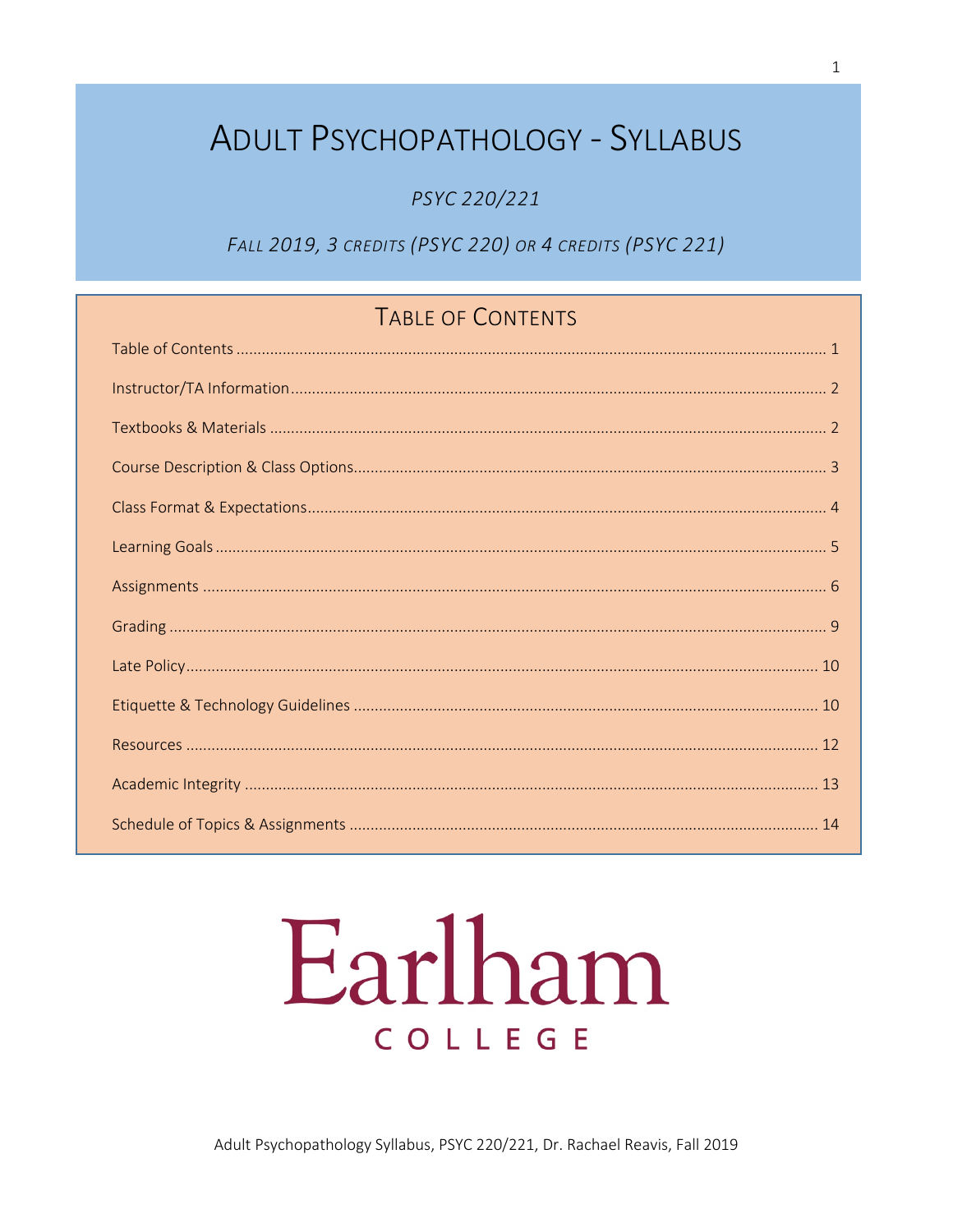# INSTRUCTOR INFORMATION

Name: Dr. Rachael Reavis Office Location: LBC 305 Go to rachaelreavis.youcanbook.me to schedule

an appointment. If none of the times work or you need to schedule something farther out, please email me with multiple available times so we can quickly schedule something that works for both of us.

# TEACHING ASSISTANTS

Name: Hannah Lewis Email: hmlewis16@earlham.edu Office hour: Tuesdays, 5-6 in the Psych Loft

Name: Brittany Timmerman Email: btimme16@earlham.edu

Email: reavira@earlham.edu

# TEXTBOOKS AND MATERIALS

- 1. DSM-5 (Diagnostic & Statistical Manual of Mental Disorders, 5<sup>th</sup> Edition)
	- a. American Psychiatric Association (2013). *DSM-5 (Diagnostic and Statistical Manual of Mental Disorders, 5th Edition)*. Washington, DC: American Psychiatric Publishing. ISBN: 0890425558

#### OR

- b. American Psychiatric Association (2013). *Desk reference to the diagnostic criteria from DSM-5*. Washington, DC: American Psychiatric Publishing. ISBN: 0890425566
- 2. Hazzard, V., & Picot, I. (Eds.) *The color of hope: People of color mental health narratives.* CreateSpace Independent Publishing Platform. ISBN: 978-1514273487
- 3. Bridley, A., & Daffin, L. (2018). *Essentials of abnormal psychology* (1st edition). Retrieve from: https://opentext.wsu.edu/abnormalpsychology (This is a free textbook, available online)

\*You must have your own copy of the DSM-5. It is required for tests and cannot be shared. You can get the full version or the desk reference, whichever is cheaper/easier to locate.

One of the following is also required. They are not available in the bookstore – you can get them online. They are also available on 2-hour reserve in the library or through ebrary. Do not purchase your book until you have signed up to present a specific memoir.

*Ben Behind His Voices* by Randye Kaye *The Buddha and the Borderline* by Kiera Van Gelder *The Collected Schizophrenias* by Esmé Weijun Wang *The Flock* by Joan Frances Casey *Haldol & Hyacinths* by Melody Moezzi

*The Man Who Couldn't Stop* by David Adam *Monkey Mind* by Daniel Smith *This Fragile Life* by Charlotte Pierce-Baker *Willow Weep for Me* by Meri Nana-Ama Danquah

Course documents and additional readings (listed on schedule) can be found on Moodle.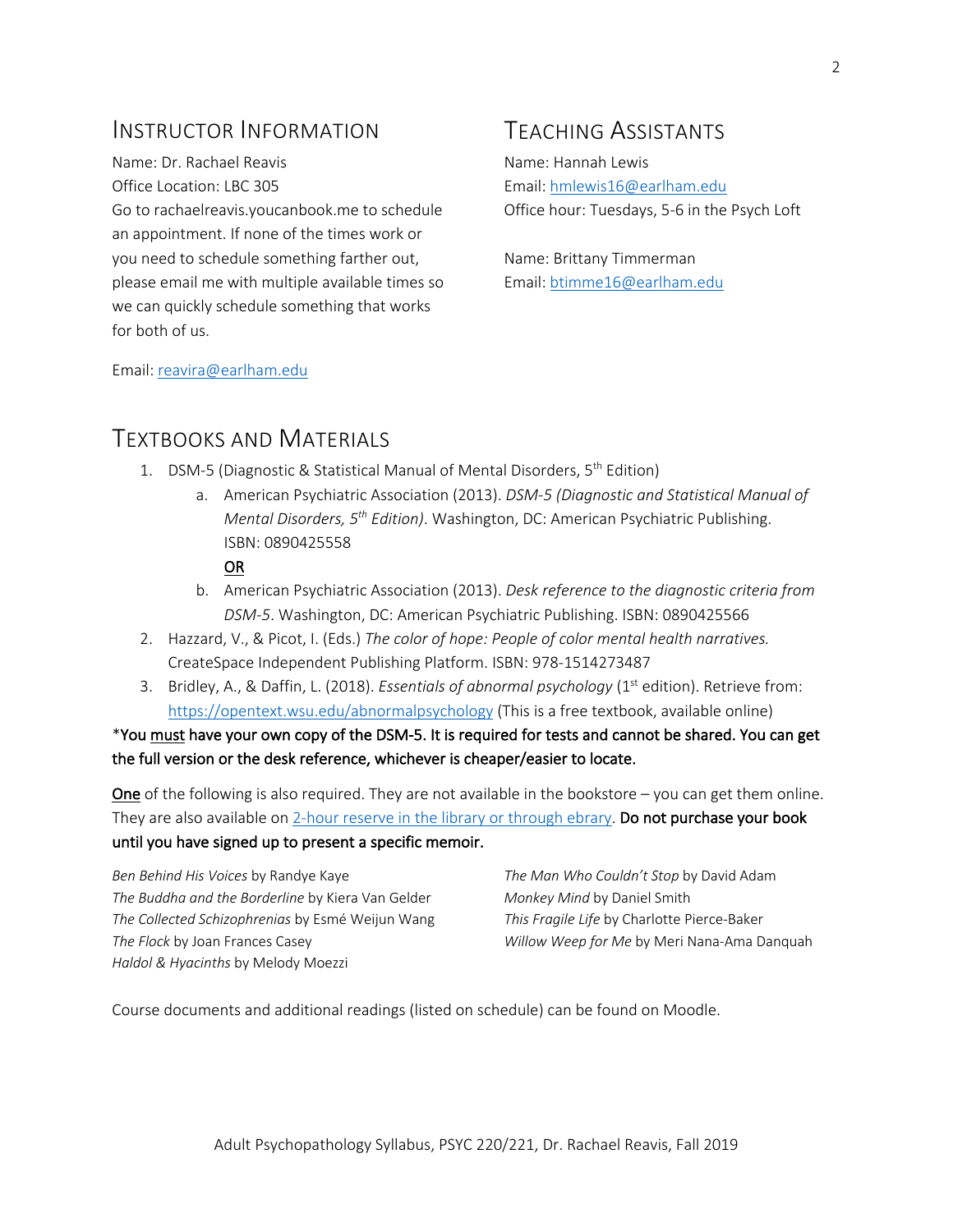# COURSE DESCRIPTION

In this course, we will work towards developing a sophisticated understanding of psychological disorders, their causes, their treatments, and the human suffering they entail, while acknowledging what remains to be known. We will be scientists, practitioners, and regular folk as we seek to understand the science and experience of psychopathology and the needs of those who live with psychopathology.

> $\lq$ ALTHOUGH THE WORLD IS FULL OF SUFFERING, IT IS ALSO FULL OF THE OVERCOMING OF IT. $\rlap{.}''$ -HELEN KELLER, 1903

#### *TOPICS NOT COVERED IN THIS CLASS:*

The psychology department also offers *Developmental Psychopathology* (PSYC 363). That course covers disorders that are more typically diagnosed the first time in childhood and adolescence, including autism, AD/HD, oppositional defiant disorder, learning disorders, intellectual disability/mental retardation, and conduct disorder. Thus, we won't be covering those topics in this class.

# CLASS OPTIONS

Adult Psychopathology is offered with one of two options. Adult Psychopathology is required for the psychology major, and either option is acceptable. You must choose before the end of add/drop.

## *OPTION A (PSYC 220):*

You may take the lecture class for three credits. The expectation of credit hours is defined federally. For the 3-credit class, you attend class for three hours per week and work/prepare (readings, papers, videos, etc.) for a minimum of six hours per week. This may be a better option for athletes playing a fall sport. However, athletes have successfully completed a placement in the past. Come talk to me if you have scheduling concerns, whether or not an athlete.

## *OPTION B (PSYC 221):*

You may take the lecture class plus servicelearning placement for four credits. Students will volunteer in the community for 2 hours per week for 10 weeks. Placements are with adults (in some cases, adolescents) dealing with addiction, mental illness, intense stress (e.g. homelessness and/or domestic violence), dementia, or some combination. Students will respond to journal prompts, which will take about one hour per week. Students will also complete a short (5-7 page) final paper integrating the placement with class material. Participating in the service-learning placement helps students understand the complexity of class material in way that is difficult without interaction with real people in the community.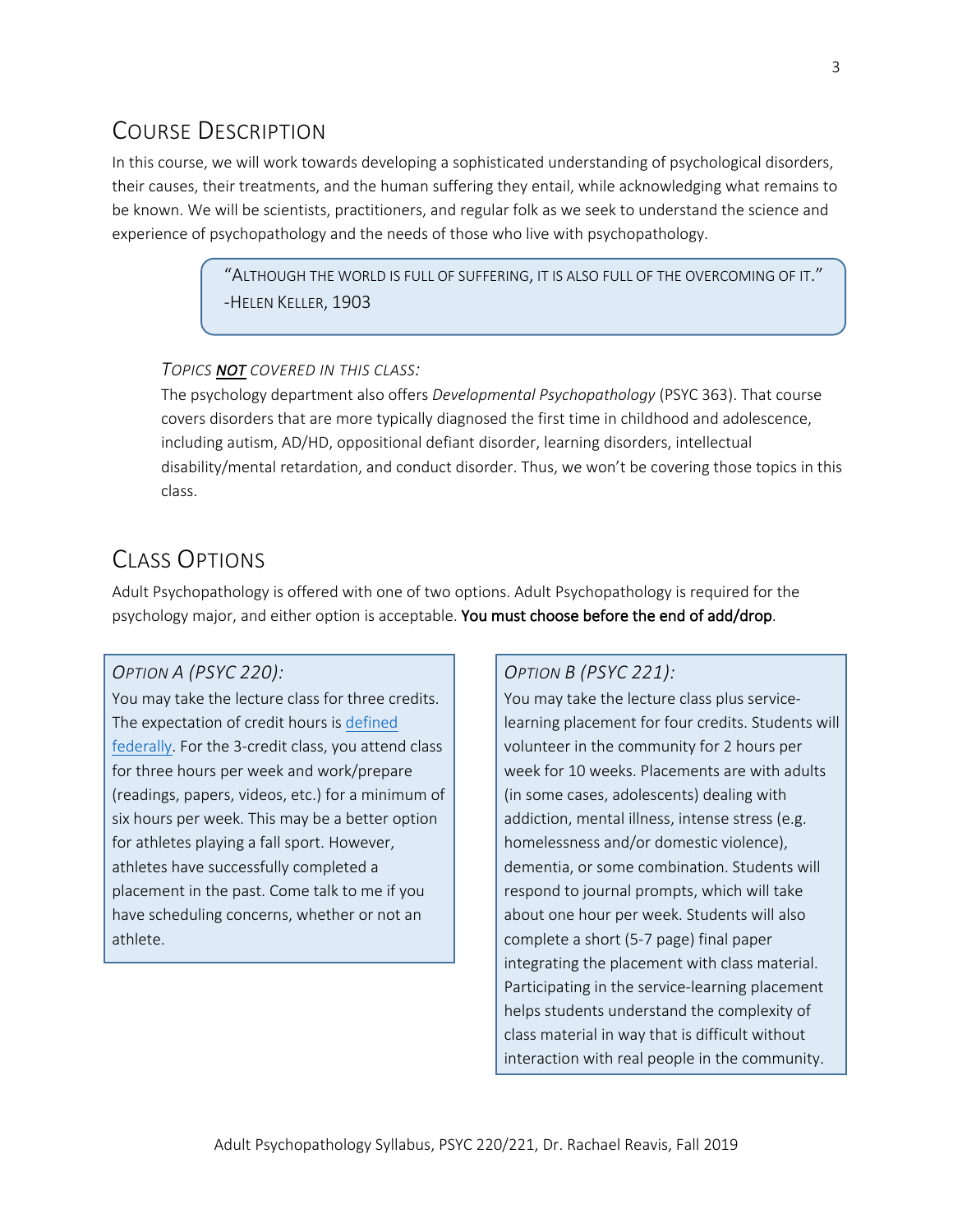# CLASS FORMAT & EXPECTATIONS

### *LECTURE + ACTIVE ENGAGEMENT*

This course is primarily a lecture course, but you will learn more if you come to class prepared to ask questions, comment, and engage in discussion.

We will have several discussions and small-group activities throughout the semester. In both small-group and large-class discussions and activities, you should strive to strike a balance between active and thoughtful participation and ensuring that you leave space for your classmates to engage.

### *RESPECT*

A healthy learning environment requires respect among all parties (from instructor to student; student to instructor; and student to student). Please assume when discussing psychopathology that someone in the room either deals with these issues personally or has someone close to them who does. It is certainly acceptable to ask questions and expand your understanding, but please be aware that each topic may be personally sensitive for your classmates.

During this course, you may see videos of behaviors you aren't used to, hear stories from other students, or witness such behaviors at your placement. Please remember to respect the dignity and humanity of those around you. Refrain from laughing or gossiping about others and work on building empathy for those who struggle with mental health issues.

You can expect me to come prepared to class, take the time to answer your questions if I do not know the answers, respond to your concerns, and return graded material in a reasonable amount of time. If you have a complaint, grievance or concern, you may address it with me directly (in person or via email) or you may file a formal complaint. I view either method as an opportunity to listen to, respond to, and address your concerns. I ask that you make every effort to turn your assignments in on time, arrive to class on time, refrain from using your cellphones during class, and give your attention to me, your classmates, and the material when we are together.

#### *PRIVACY*

Everyone has a right to privacy. If you are serving in a placement, please be sure to respect the privacy of the clients you serve by not gossiping about them to others and by using pseudonyms whenever you discuss them in the context of this course (in discussions and journal entries). There are some times when it may seem appropriate and a student may feel called to share a personal story. These stories should be respected and not shared without the student's permission. However, students should not ever feel compelled or pressured to reveal personal information.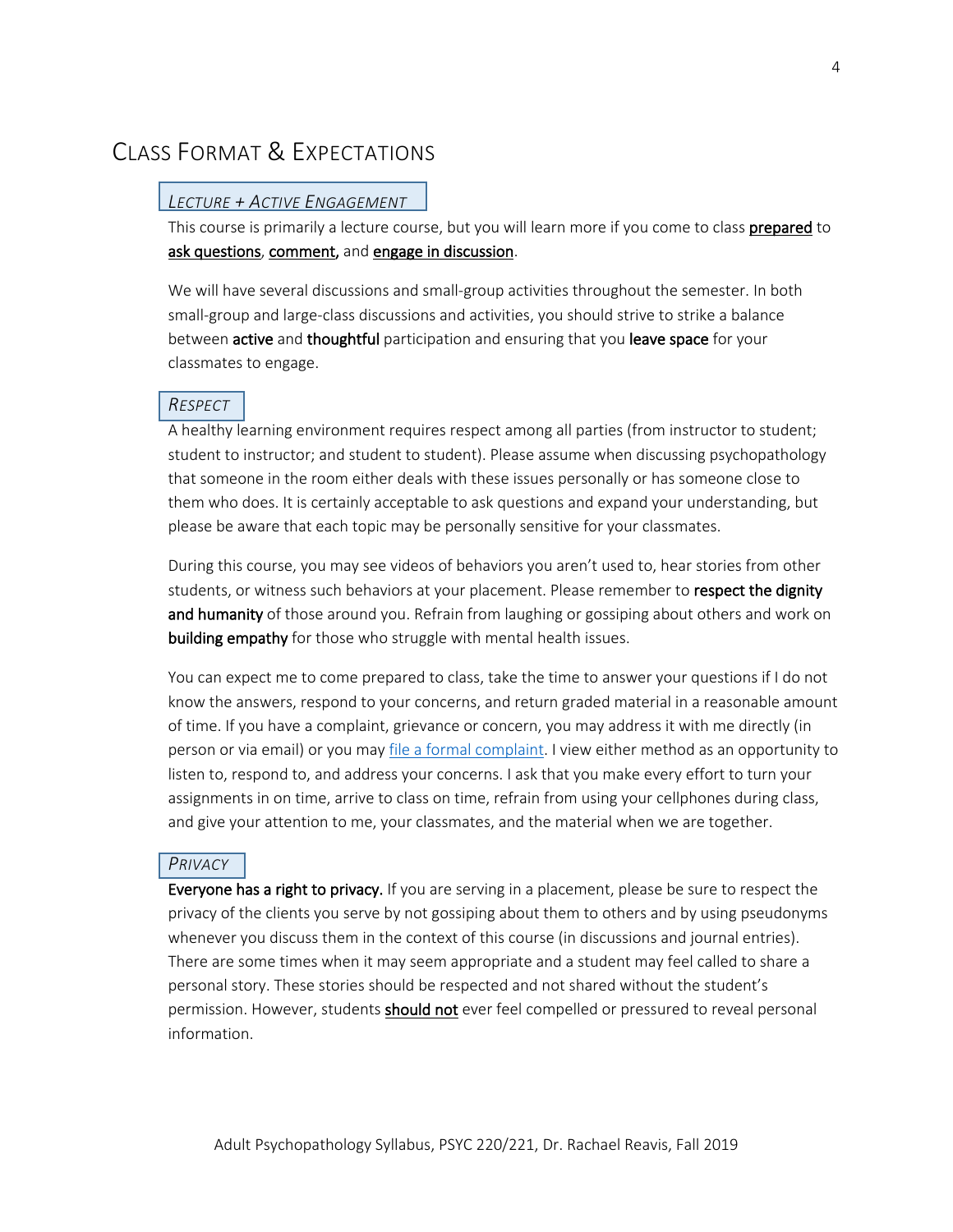# LEARNING GOALS

By the end of the semester, students should be able to demonstrate the following Course-Specific Goals:

- 1. Critically evaluate assumptions underlying definitions of abnormality/disorder.
- 2. Differentiate disorders and be able to discuss possible causes and risk factors.
- 3. Describe and evaluate current knowledge of treatments and outcomes.
- 4. Discuss their potential career pathways and understand how their experiences can contribute to career discernment and preparation. (Particularly for PSYC 221 students)
- 5. More fully empathize with individuals suffering from and coping with psychological disorders, as well as better appreciate the stresses of family members and caregivers.

During the semester, students will have the opportunity to work on skills emphasized by the Earlham College Learning Goals, including:

- Communicate
	- o Students will communicate their knowledge and understanding through class discussions, exams, videos, and papers. They will also learn to communicate with their memoir team.
- Create
	- o Students will create a short video that conveys the main themes from a memoir in a way that allows classmate to engage in effective and substantive discussion.
- Apply
	- o Students will apply what they have learned about psychopathology to specific cases in their reading and exams (and placement experiences for students in PSYC 221)
- **Integrate** 
	- o Students will integrate their field/service-learning experience (PSYC 221) or their memoir (PSYC 220) with class material and readings.
- Investigate (PSYC 221)
	- o Students will investigate a topic of their choosing related to their placement and class material.
- Diversify (PSYC 221)
	- o Students will have the opportunity to push themselves out of their comfort zones, either by working with populations with which they are unfamiliar and/or by taking on responsibilities in the placement. Students must take it upon themselves to expand their experiences through the service-learning placement.
- Reflect (PSYC 221)
	- o Students will reflect on their experiences in the service-learning placement, including reflecting on their own values, goals, and assumptions.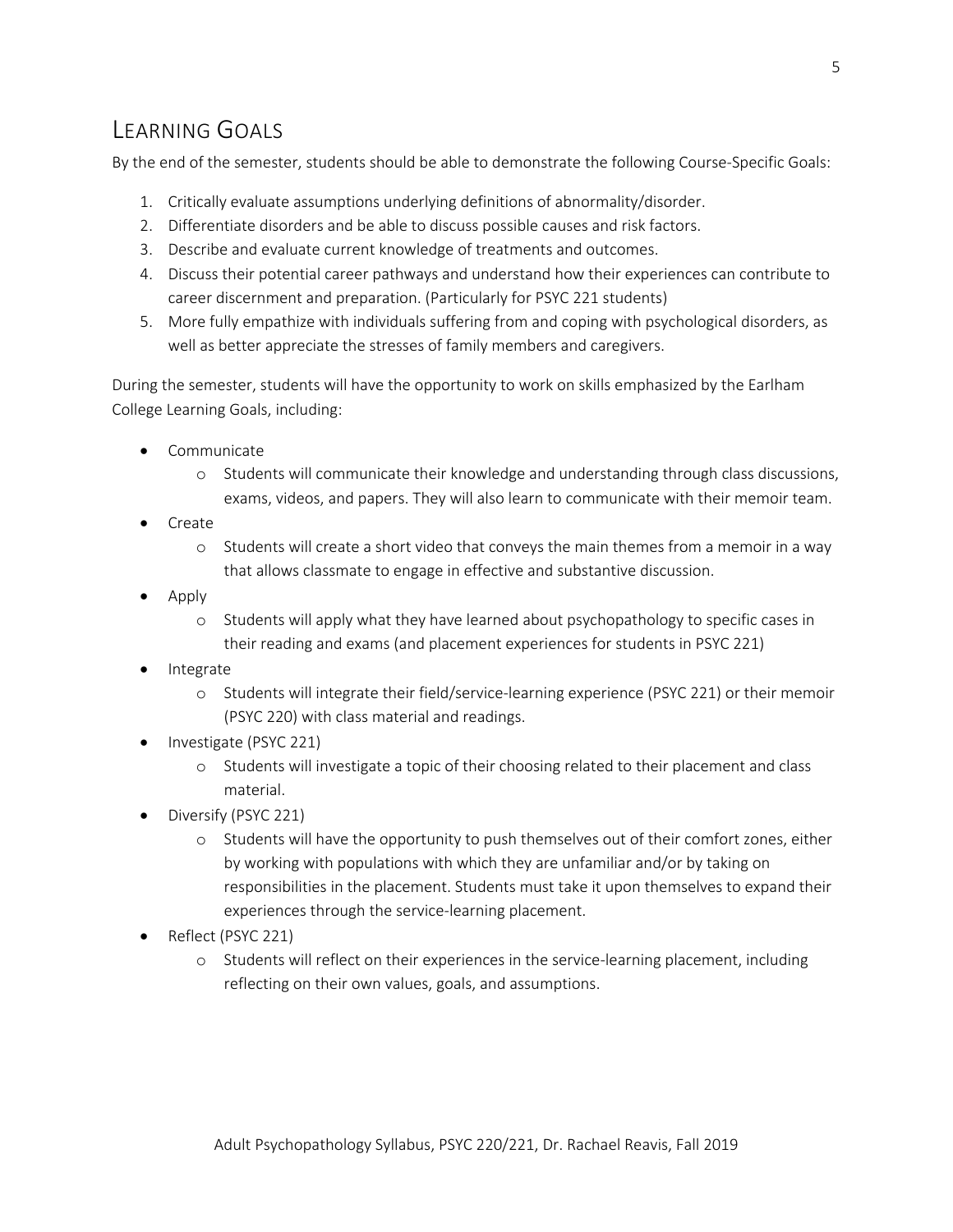# **ASSIGNMENTS**

#### MEMOIR PROJECT

One of the goals of the course is to better understand how mental illness affects people in their actual lives. One way we will address this goal is to read and discuss memoirs of individuals who have lived with various psychological disorders. We will discuss ten memoirs (listed above as well as in the schedule) over the course of the semester. *You only have to read one of them.*

- Four to five students will sign up for the same memoir.
- Groups will create a roughly 5-minute video that portrays the main themes from the memoir. The video will account for 10% of your grade.
- Group members will assess one another, which will be considered during grading.
- On their presentation day, students will participate in a panel discussion, answering questions posed by the instructor. They will also lead small discussion groups. These will account for 5% of your grade.
- Students in PSYC 220 will write a short paper at the end of the semester responding to a prompt that will help them connect the memoir to class material. (PSYC 220 students can also write the alternative paper.) The paper will account for 10% of your grade (PSYC 220 students).

Course-Specific Goals: 1 & 5; Earlham Goals: communicate, integrate, create. Click link for a detailed description or see Moodle. Each group will also receive a specific project description with due dates for their assigned memoir.

#### EXAMS

To help you master the material we will be studying in this course, we will have 5 noncumulative exams. The lowest of these will be dropped. The exams will be a combination of multiple choice & case study questions. For students in PSYC 220 (no service-learning placement), exams will account for 60% of your final grade. (Each exam = 15% of your grade.) For students in PSYC 221 (service-learning students), the exams will account for 45% of your final grade. (Each exam = 11.25% of your grade.)

#### Course-Specific Goals: 1, 2, & 3; Earlham Goals: communicate, integrate, apply

\* During a semester, things can come up. You might get sick, a relative might get sick, or you might need to attend a funeral. So that you do not have to worry about making up an exam due to these issues and so that I do not have decide who has "valid" reasons for missing an exam, I drop one exam. Therefore, make-ups are allowed only for very specific reasons: participation in an official college event, death of an immediate family member (parent, sibling, spouse, or child), or if your presence is required by the government (court dates, military service, etc.). As I drop one exam, no other excuses will be permitted, including for personal illness or death of an extended family member. For exams missed due to participation in an official university event or court dates, you must contact me before the missed exam and exams must be taken before the test day you will be missing. (Special arrangements will be made for students who experience the death of an immediate family member, including the option of taking an Incomplete.) If you choose to take a test while sick, please let me know so that you can take it in a quiet, private place.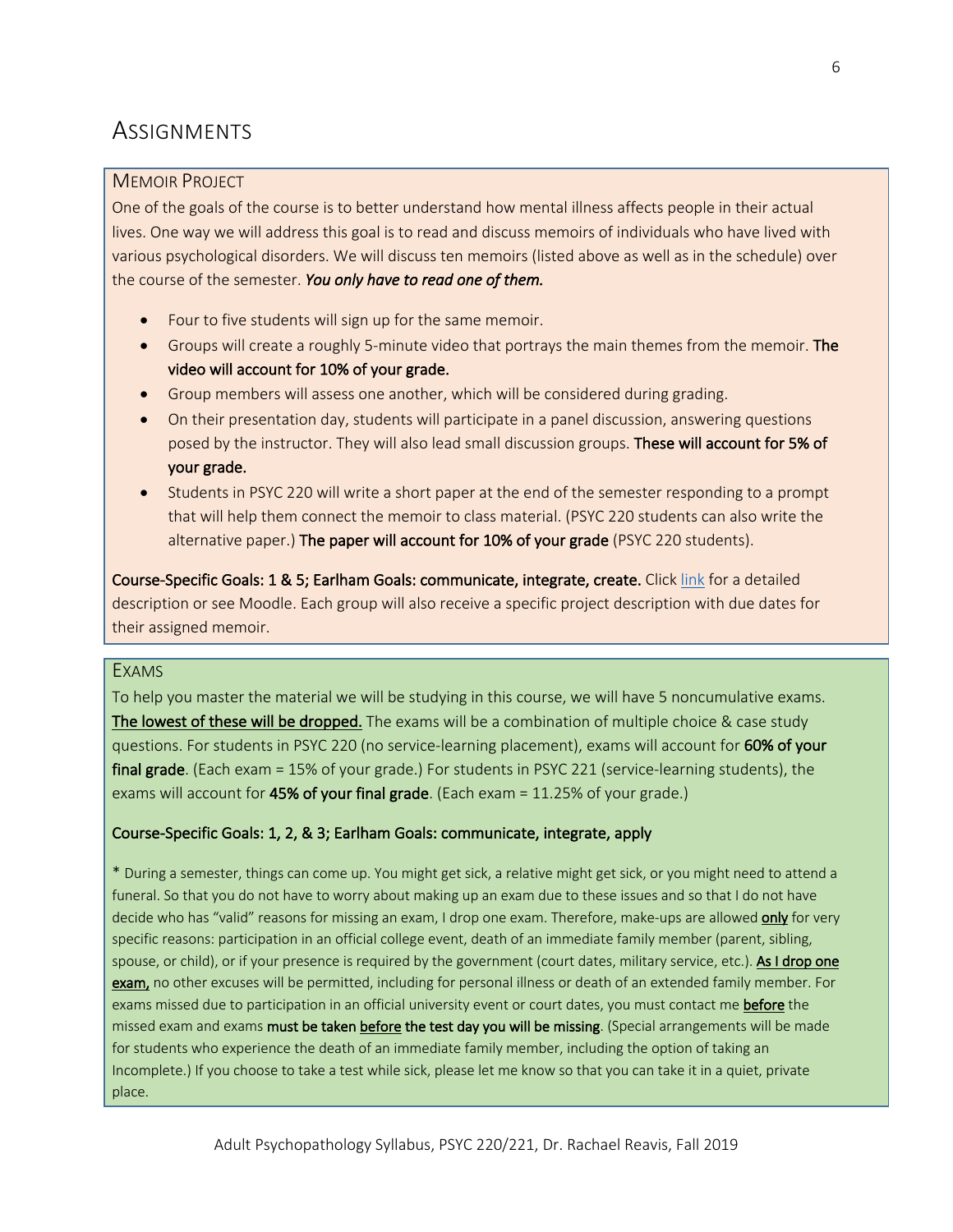### CLASS PARTICIPATION & ATTENDANCE

Students who are on their phones or decline to participate in small group discussions will not receive credit for that day. Attendance will be taken every day. However, I do not want you to come to class sick. Therefore, you may still get attendance/participation credit by watching the recorded lecture and writing a three-paragraph, well-thought-out summary and reaction to the day's lecture. Any day that there is an activity or worksheet, you will have to complete those and show me or send me a scanned copy. The lecture summary and any missed worksheets are due within five days of the missed class. Discussions can only be made up by completing the discussion sheet with thoughtful answers and coming to a TA office hour and discussing your answers with the TA for at least 15 minutes. Discussion make-ups, including meeting with a TA must be completed within one week of the missed discussion. Your attendance/participation grade is the percentage of attendance points you earn. Students with average participation will receive their attendance grade. Students with below average participation will have their attendance grade lowered. Students with above average participation may earn a small bump in their attendance grade.

7

Your attendance and class participation will account for 5% of your final grade. Course-Specific Goals: 1, 2, 3, & 5; Earlham Goals: communicate, reflect, apply.

#### QUIZZES & ASSIGNMENTS

You will have some homework assignments throughout the semester. Some of these will be listed on the syllabus schedule and some will be assigned during the semester. You will also be quizzed on assigned case readings. The quizzes will happen at the beginning of class on the day the reading is listed on the syllabus. Quizzes cannot be taken after the class, but you can take them early. One quiz will be dropped. You may also have quizzes on textbook and/or lecture material after it is presented. Your total quiz/assignment grade will account for 10% of your final grade.

Course-Specific Goals: (1), 2, & 5; Earlham Goals: communicate, reflect, apply

#### FINAL PAPER (PSYC 221)

To integrate your fieldwork and your coursework, you will write a final paper that is based on both. Your 5- to 7-page paper will apply one or more theoretical frameworks discussed in class to some aspect of your placement. The paper should include reference to class material, your placement, and additional research on your chosen topic. See link (or Moodle) for an assignment description and rubric. You will tell me your general topic on 11/6. Your paper (with APA style references) is due by 11:59pm on 12/10. Your final paper will account for 10% of your final grade if you are in PSYC 221.

Course-Specific Goals: 1, 2, 3, & 5; Earlham Goals: communicate, investigate, integrate, reflect, apply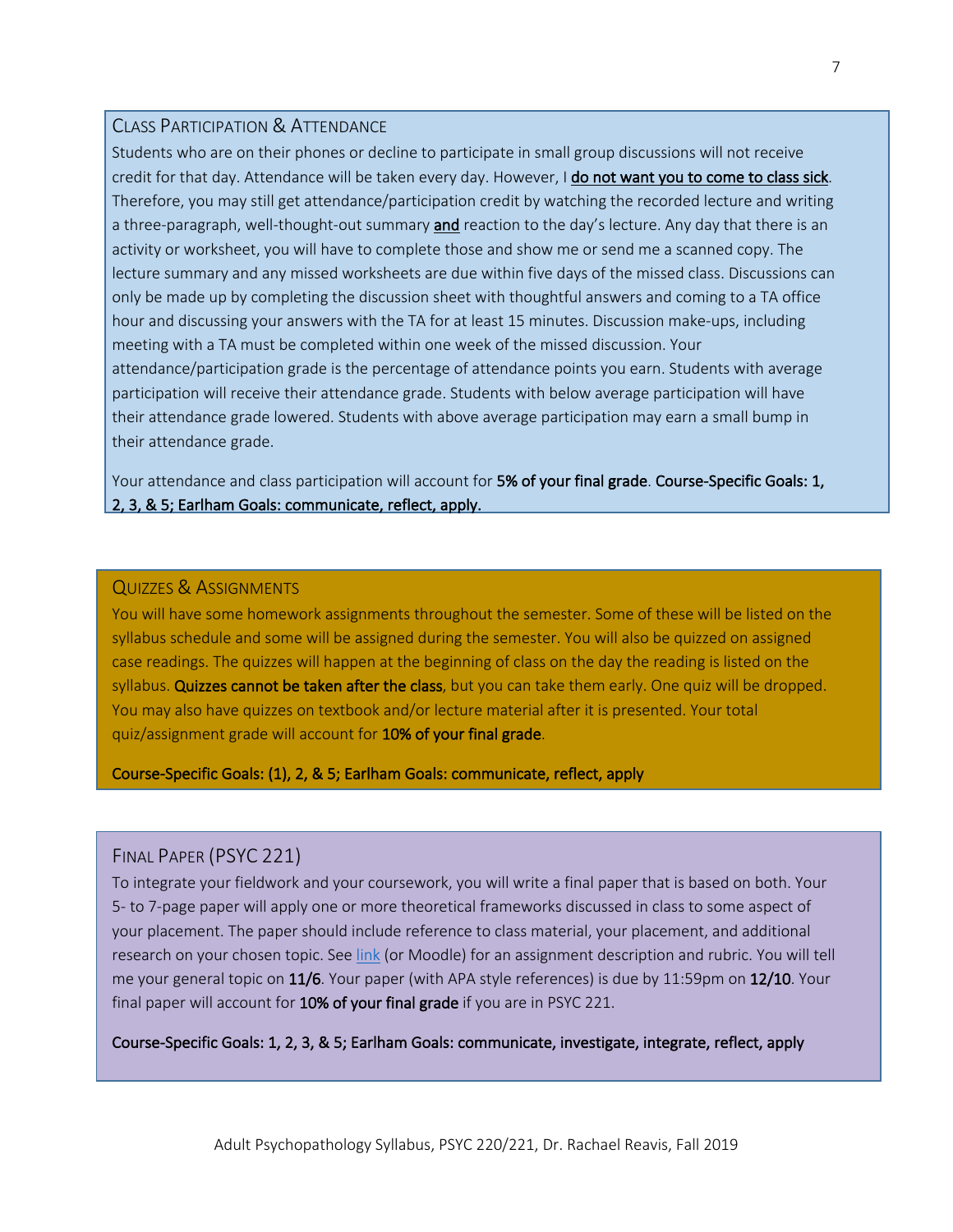# FIELD PLACEMENT (PSYC 221)

To enhance your understanding of adult psychopathology you will spend *two hours per week for 10 weeks* as a volunteer in a local agency serving adolescents or adults with mental or cognitive health problems. Click link to read the service learning expectations or find the document on Moodle. If you choose the service-learning option, you need to make first contact (not first attempt – actual contact) by 8/30, and have your placement finalized by 9/6.

You will also keep weekly journals of your experience, which you will turn in at five points during the semester. Journal entries should reflect your reactions to the treatment setting and the patients/clients/individuals you encounter (while preserving confidentiality) and should demonstrate your *efforts to integrate your field experience with what you have learned in class each week*. Most weeks, you will have prompts that you should respond to in addition to observations you are making. Due dates are on the syllabus schedule and can be found on Moodle. Your field placement and journal writing will account for 15% of your grade, if you choose the service-learning option (PSYC 221).

Course-Specific Goals: 1, 4, & 5;

Earlham College Goals: communicate, investigate, integrate, diversify, reflect, apply

## INFORMAL DISCUSSION (PRIMARILY PYSC 221)

A few times during the semester, you will get an opportunity to share your service-learning experiences with your classmates. The class will divide into smaller groups with at least one service-learning student per group. I will provide some structure (discussion questions, etc.) You will tell your classmates a little bit about your placement, some reactions you've had, what it's made you think about, questions it has brought up for you, etc. There will also be opportunities for your classmates to ask you questions about your experience. You do not need to prepare material for these days, but you will need to be in class and engaged to receive credit. These are opportunities for you to share your experiences and for other students to learn from you.

Course-Specific Goals: 4 & 5; Earlham Goals: communicate, reflect.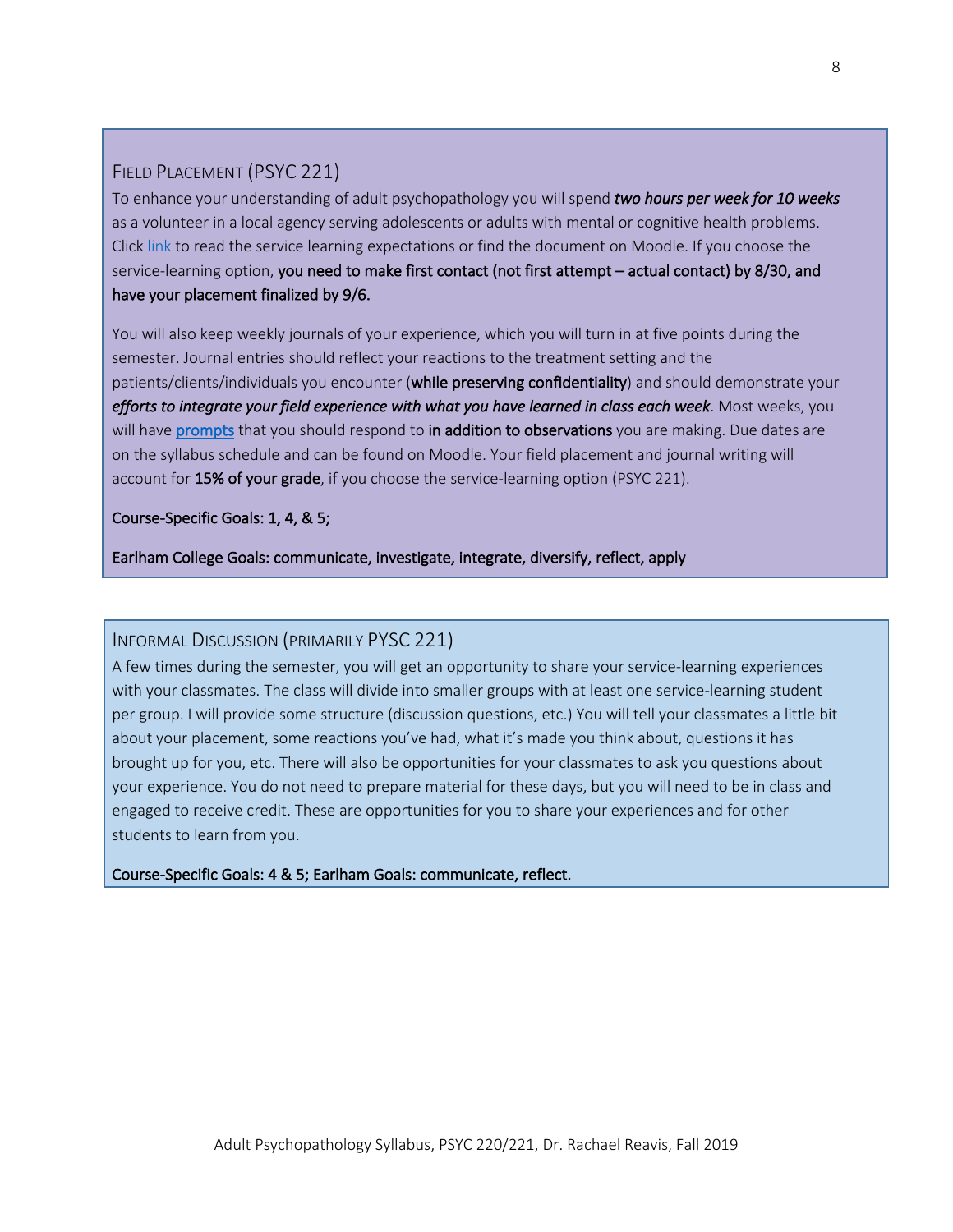#### EXTRA CREDIT

You may earn *1 point on your test grade* for each research participation credit you earn. After the add/drop period, you will be registered in Sona Systems. If you have been in Sona Systems before, you will still have to re-register. You will receive an email with instructions. There is a document on Moodle that explains how Sona Systems works. Be aware that demerits will be assigned for failure to show up to an experiment for which you registered. If you don't show up, you are wasting the researchers time and you may make it difficult for students to complete their research projects in a timely fashion. If you get several demerits, you will be blocked from Sona Systems and will not be able to earn extra credit. Make sure you keep track of your credits on Sona Systems and contact your researcher if you have not received credit within two days. If you are in another class that grants credit for participation, make sure that you allocate your credits to the class you want them to count toward. You can earn a maximum of 10 points through research participation. There are also sandbox assignments, which can be found on Moodle. They are worth up to 4 points on a test. The maximum extra credit a student can earn is 15 points applied to their test grade, earned through a combination of research participation and extra credit assignments.

# GRADING

| <b>Assignment</b>             | 220 Students      | 221 Students      | <b>Grading Scale</b> |
|-------------------------------|-------------------|-------------------|----------------------|
| Memoir video $=$              | 10%               | 10%               | A: $94\%+$           |
| Memoir panel discussion $=$   | $5\%$             | $5\%$             | A-: $90\% - 93.9\%$  |
| Memoir paper $=$              | 10%               |                   | $B_{+}$ : 88%-89.9%  |
| Peer report of group work $=$ | [can alter grade] | [can alter grade] | B: $84\% - 87.9\%$   |
| $Attendance/Participation =$  | $5\%$             | $5\%$             | B-: $80\% - 83.9\%$  |
| $Quizzes/Assigaments =$       | 10%               | 10%               | $C_{+}$ : 78%-79.9%  |
| Exams (4 best grades) $=$     | $60\%$ (4x15%)    | 45% (4x11.25%)    | C: $74\% - 77.9\%$   |
| Journals/Placement $=$        |                   | 15%               | C-: $70\% - 73.9\%$  |
| Integrative paper $=$         |                   | 10%               | D: $65\% - 69.9\%$   |
| $Total =$                     | 100%              | 100%              | F:<br>$\leq 65\%$    |

**Please note that I do not round grades.** *Review the grading scale, as it may differ from other classes you have taken.*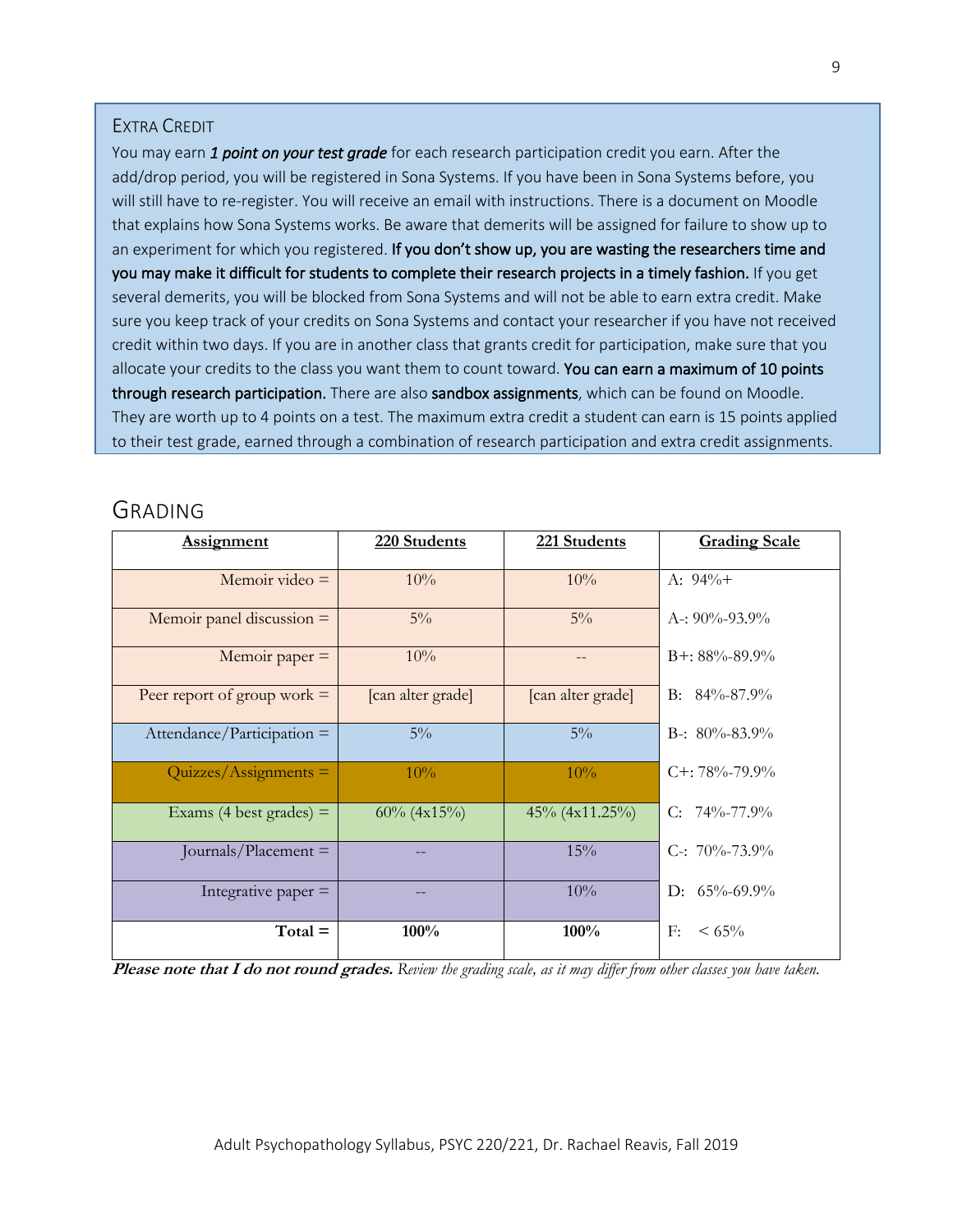# LATE POLICY

## *HOMEWORK/JOURNALS/PAPERS*

Learning to meet deadlines is critical to your future success and your timeliness allows me to provide prompt feedback. If you do not turn in your homework, journals, or papers on time, you will lose a letter grade for the first 24 hours that it is late, and another letter grade for each part of 12 hours thereafter. Thus, the best grade that can be received on a paper turned in 2 hours late is a B, a C for a paper turned in 25 hours late, and a D for a paper turned in 37 hours late. You will have ample time to complete your written assignments. If you choose to wait until the last minute you run the risk that your computer dies, you catch the flu, or you have a death in your extended family. *These will not be excuses for late assignments and you will be penalized, so do not procrastinate.* Most assignments will be uploaded on Moodle, and the times and dates are listed on the syllabus. *Failure to attach files or attaching corrupted files is not an excuse for late work.* You can log out of Moodle, log back in, download, and open the file you attached to ensure that it opens properly. You are responsible for backing up your work.

## *IN-CLASS QUIZZES*

These cannot be made up after the fact. If you are going to miss class, make arrangements to take early.

## *TESTS*

These cannot be made up after the fact. Please see policy above.

# ETIQUETTE & TECHNOLOGY GUIDELINES

## *OFFICE HOUR ETIQUETTE*

I am happy to schedule times to meet with you outside of class, as are your TAs. You are welcome to drop in. Please be understanding if I am in my office, but preparing something else. We can pick a time then for you to come back, if that is the case. You can also make appointments with me using rachaelreavis.youcanbook.me. Please be courteous and arrive on time for your meeting. If you arrive late or do not come (without informing me well in advance), then this takes away from time I could be spending with other students. If you cannot make it to your scheduled appointments, then we may have to limit our meetings to class time and via email. This goes for out-of-class meetings with the TAs as well. My schedule will also be posted on my door. You can examine it for likely times that I may be in my office. Directly before classes I teach is generally not a good time for meetings.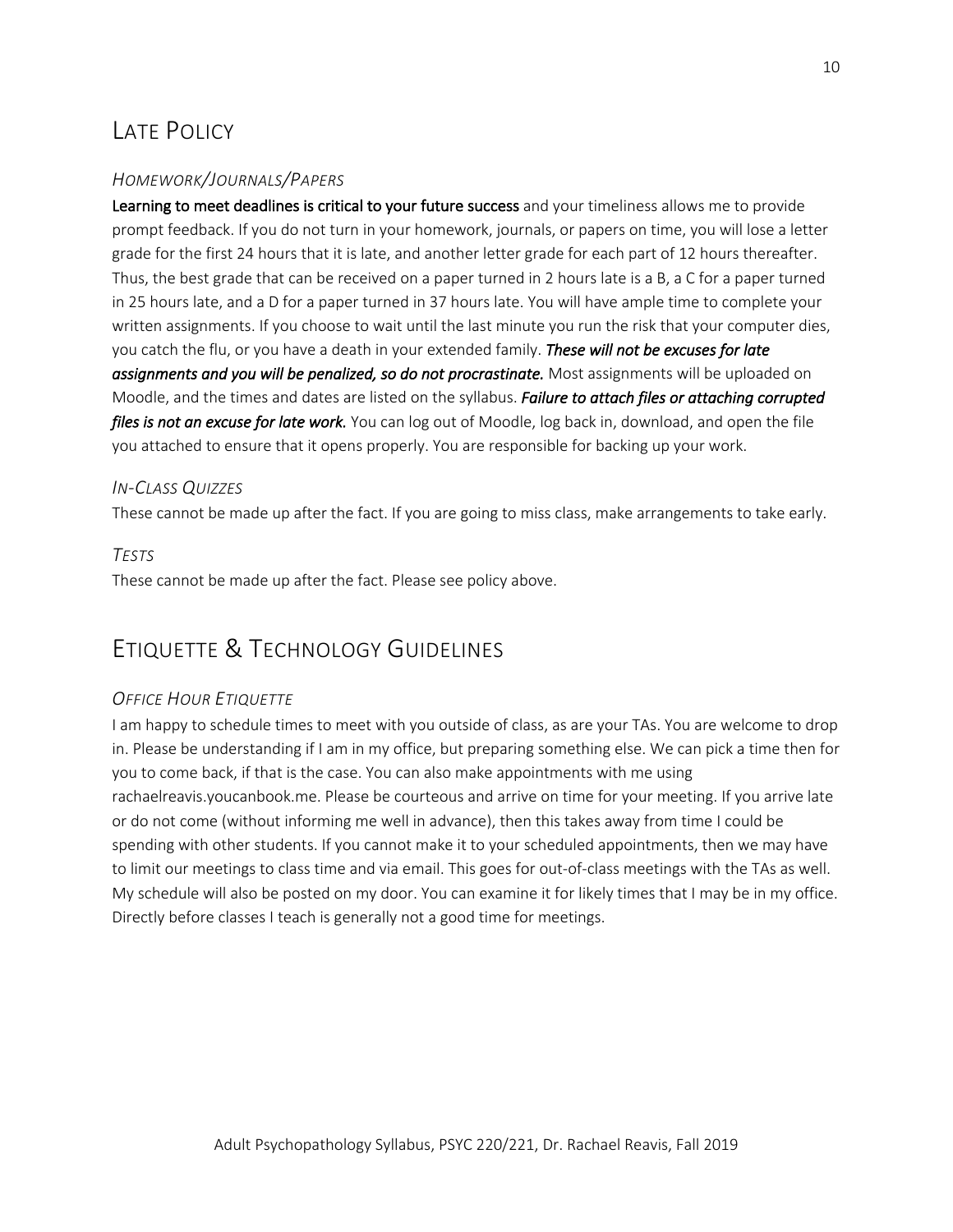## *EMAIL ETIQUETTE*

You are encouraged to contact me via e-mail with any questions that you may have, but I ask that you make sure you have looked for the answer yourself first (on Moodle, in course documents) and that you correspond professionally.

#### Please be aware that people outside Earlham may view the use of a first name without invitation to be

rude. If you are communicating with someone from your placement, use Ms., Mr., or Dr. and their last name until they tell you otherwise. If you are not sure of the prefix (Ms. vs. Dr.), ask Rachael or select the prefix that denotes higher education (Dr.) Until you are told otherwise, you should address women by "Ms." and not "Mrs.," because a woman's marital status is not relevant to her profession (unless, of course, the woman has a PhD or other doctorate, in which case, use "Dr.") To confirm that you have read the syllabus, please email me a picture of a sting ray by August 26.

## *TECHNOLOGY PREPARATION1*

You need to protect yourself against technology problems. You need to develop work habits that take potential technological problems into account. These habits will serve you in your career. Technological problems are a fact of life, and are not considered unforeseen issues. (Your dorm falling into a sinkhole would qualify as "unforeseen".) Start early and save often. Always keep a backup of your work. Carbonite and Backblaze are two services that will automatically back your work up into a cloud. Or you can invest in an external hard drive. Or you can email yourself your work.

Computer viruses, lost flash drives, corrupted files, incompatible formats, WiFi connectivity problems – none of these unfortunate events should be considered an emergency. Take the proper steps to ensure that your work will not be lost forever. Learn the locations and operating hours of all the computer labs on campus. Do not procrastinate. The Help Desk is also available (helpdesk@earlham.edu).

 $1$  Drawn from material from George H. Williams.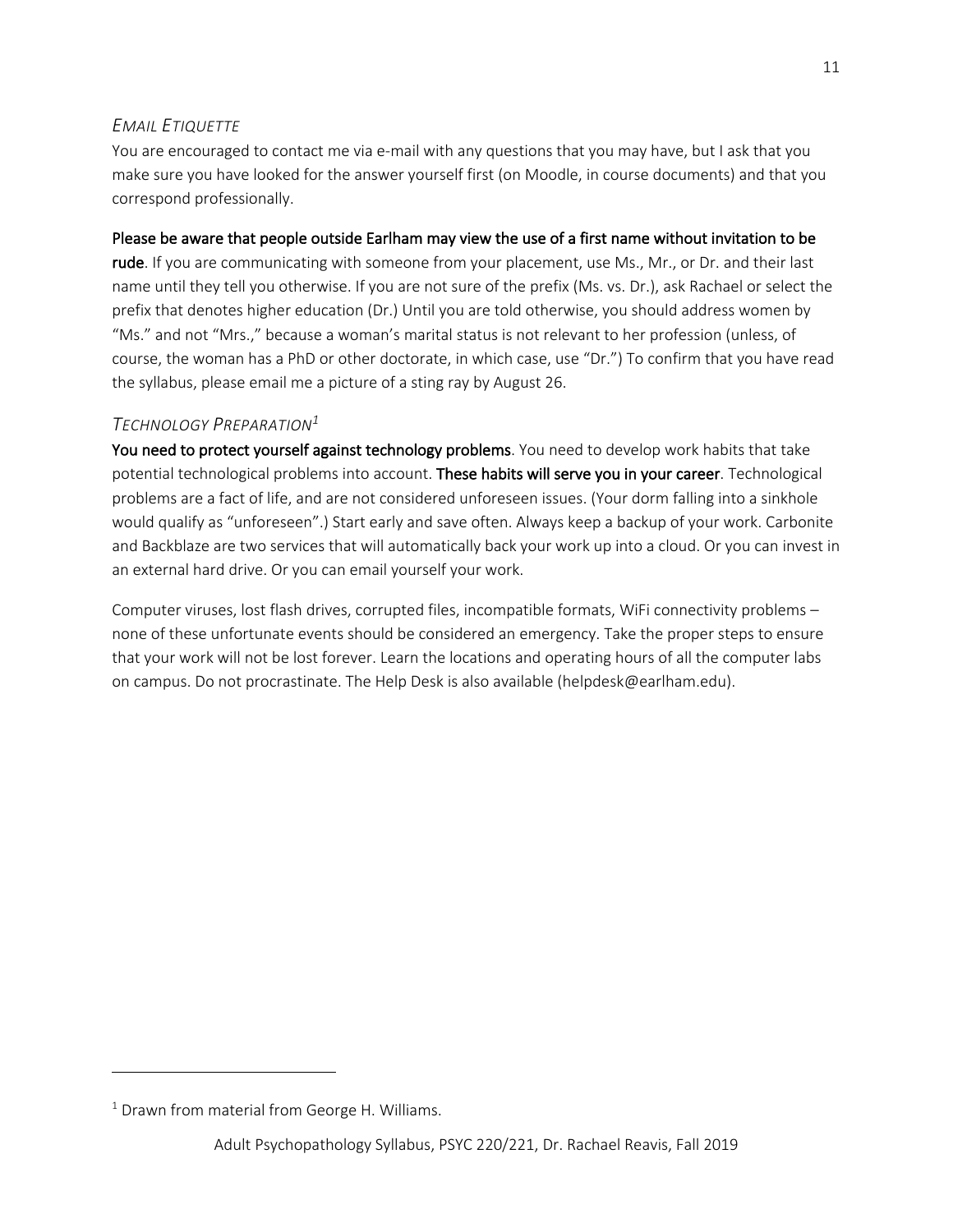# RESOURCES

## TUTORING

Tutoring services are recommended for any student who receives lower than a C on an exam, or whose overall GPA is a 2.7 or lower. There is sometimes a stigma against tutors, and I very much wish this were not the case. Intelligent students benefit from the services of a tutor, and getting a tutor is not a commentary on your ability or worth as a student (except to the extent that it demonstrates your effort and willingness to seek out & take advantage of resources). Two of the main benefits of a tutor are time management (which is an issue for many students!) and study strategies. Tutoring is a free resource available to all students. Students should first take advantage of TA office hours, but are also encouraged to sign up for a tutor here: www.earlham.edu/academic-enrichment-center

## WRITING CENTER

The writing center is available to you at any point in the writing process, from idea generation to final proofing & editing. I encourage the use of the writing center for memoir papers (220 students) and final placement papers (221 students). www.earlham.edu/writing-center

## COUNSELING SERVICES

College can be a stressful time, and can exacerbate existing issues or bring new ones up. Please do not hesitate to reach out for help and make an appointment with counseling services: http://www.earlham.edu/counseling-services/

## STUDENTS WITH DISABILITIES

Students with a documented disability (e.g., physical, learning, psychiatric, visual, hearing, etc.) who need to arrange reasonable classroom accommodations should request accommodation memos from the Academic Enrichment Center and contact their instructors each semester. For greater success, students are strongly encouraged to visit the Academic Enrichment Center within the first two weeks of each semester to begin the process. http://www.earlham.edu/policies-and-handbooks/academic/policyon-student-learning-disabilities/

Students in PSYC 220/221 do not need documented accommodations to request the following:

- A quiet place to take an exam
- Extended and uninterrupted time on exams
	- o Students *do* need accommodations if they intend to take the test, go to another class, and return to take it later. In these documented cases, I will work with the student to find a time on the test day when the exam can be completed uninterrupted.
- Using a smart pen or other device that records lecture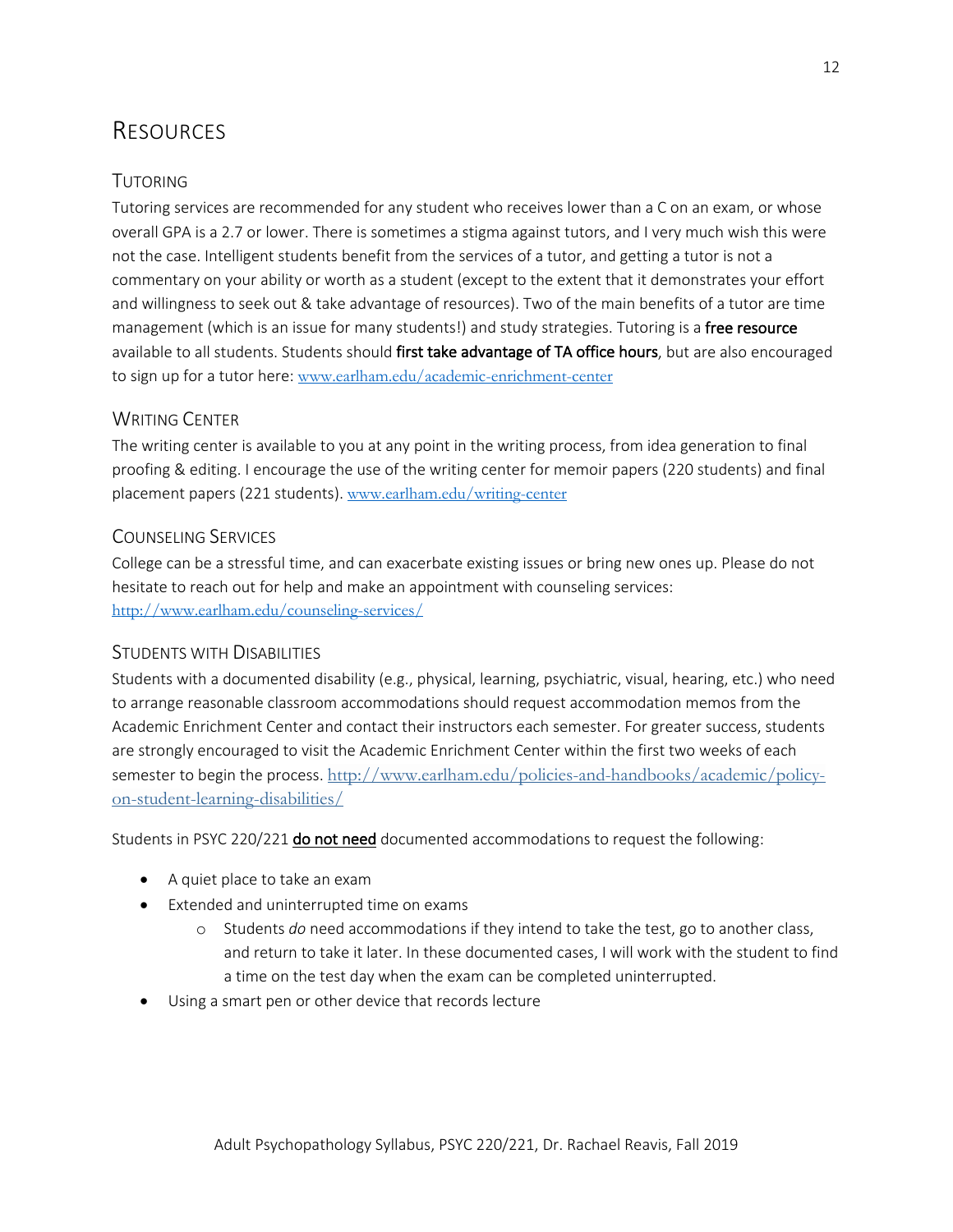# ACADEMIC INTEGRITY

All students are expected to conduct themselves with honesty and integrity in this course. The honor code is both a privilege and a responsibility, and you are expected to take it seriously. Suspected infractions, such as plagiarism, fabrication of reports, incorrect reporting of placement hours, violating client confidentiality, and cheating will be treated seriously and will be reported. Furthermore, if you are aware of a violation of academic integrity, it is your responsibility to take action. Violations may result in a 0 for the assignment, a 0 for the class portion (such as the service-learning placement), or failure of the course.

Learning to think for yourself, assess information judiciously, and speak and write effectively in your own voice is at the heart of a liberal arts education and global citizenship. Treasure and cultivate these skills. Papers and other work, including digital creations, downloaded or copied from other sources, or in which words or ideas belonging to others have been deliberately misrepresented as your own, will receive an automatic F, as they thwart your learning process and damage the integrity of knowledge-discovery. If you have questions about how to find, integrate, and properly cite sources, never hesitate to ask for help.

An excellent place to find help in knowing when and how to cite others' work appropriately can be found on the Libraries page: http://library.earlham.edu/friendly.php?s=academic\_integrity. The site also includes Earlham's full statement on academic integrity and procedures for addressing academic violations of the Student Code of Conduct.

\*Adaptation of accessible syllabus template from The University of Colorado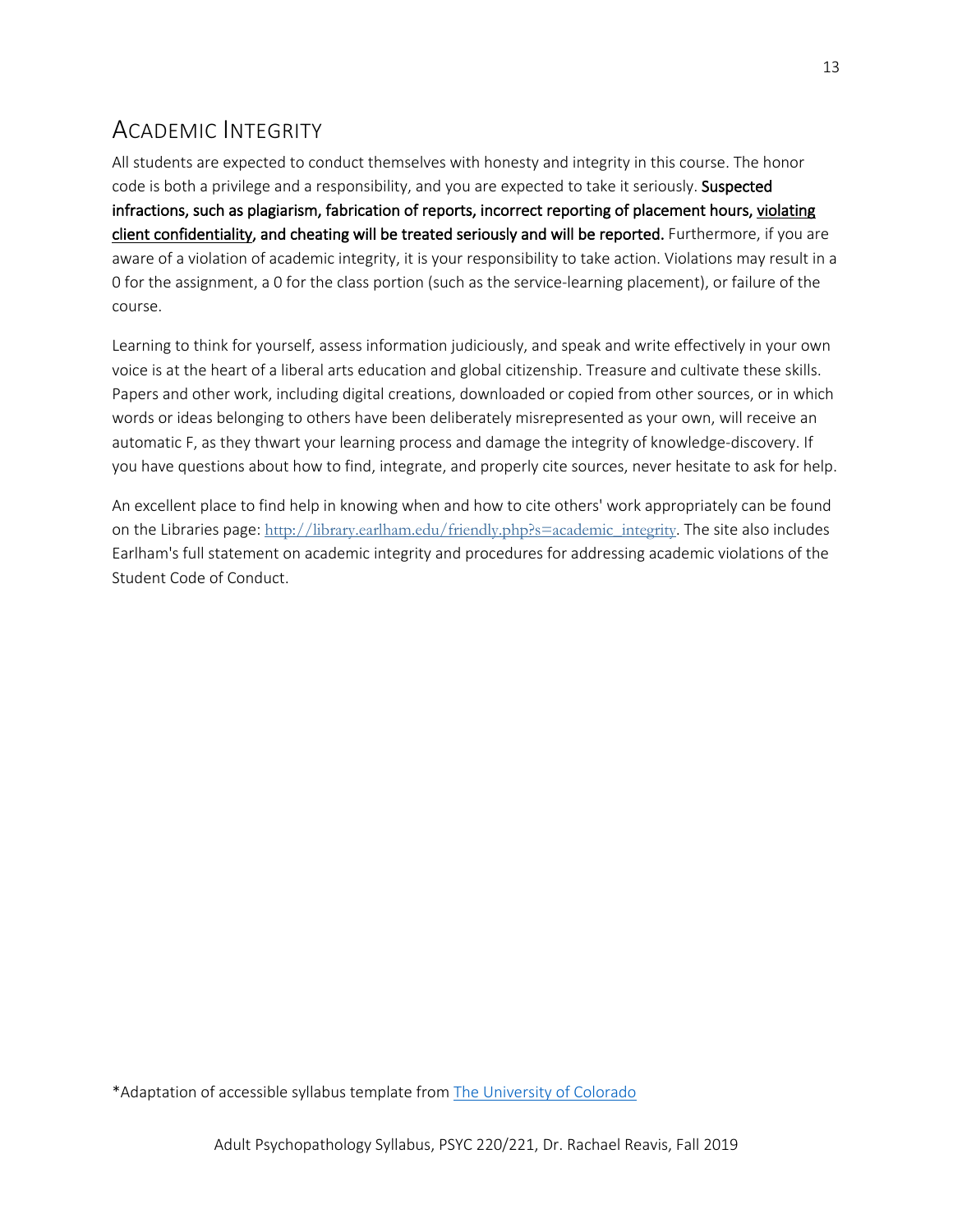# SCHEDULE OF TOPICS & ASSIGNMENTS

PLEASE NOTE THAT THIS SCHEDULE IS TENTATIVE AND MAY CHANGE AS CIRCUMSTANCES REQUIRE. *\*Readings are due the day they are listed.*

| 8/23, F-Day 1, Week 1                           | Topic: Syllabus, Service Placement, Perspectives on Psychopathology                                                                                                                                                                                                                                                    |
|-------------------------------------------------|------------------------------------------------------------------------------------------------------------------------------------------------------------------------------------------------------------------------------------------------------------------------------------------------------------------------|
| 8/27, Tu-Day 2, Week 2                          | Topic: Perspectives on Psychopathology<br>Textbook Reading: 1.1 & 1.2<br>Make first contact (not first attempt) for placement before class<br>on 8/30 (PSYC 221)                                                                                                                                                       |
| 8/30, F-Day 3, Week 2                           | <b>Topic: Perspectives on Psychopathology</b><br><b>Textbook Reading:</b> 1.3 (optional); $2.1 - 2.4$ (required)<br><b>Required Reading:</b> The Americanization of Mental Illness<br><b>Case Reading: Berman Case Study</b><br>*Reading quiz will cover the article & the case study<br><b>Video Project Tutorial</b> |
| $9/3$ , Tu-Day 4, Week 3                        | Topic: Research Methods in Abnormal Psychology<br>Required Reading: Lilienfeld, 2007                                                                                                                                                                                                                                   |
| 9/6, F-Day 5, Week 3                            | Topic: Assessment & Diagnosis<br>Textbook Reading: 3.1 & 3.2<br>Case Reading: The Color of Hope, pp. vi-vii<br>Placement should be finalized by class time & visits should<br>begin no later than next week.<br>Journal Entries 1 & 2 due 9/10 by 11:59 pm                                                             |
|                                                 |                                                                                                                                                                                                                                                                                                                        |
| 9/10, Tu-Day 6, Week 4                          | <b>Topic:</b> Assessment & Diagnosis<br>Case Reading: Tyson History (1 page); Tyson Case<br>Tyson Case Assignment due by class time on Moodle.                                                                                                                                                                         |
| 9/13, F-Day 7, Week 4<br>9/17, Tu-Day 8, Week 5 | Topic: Deinstitutionalization & Ethics<br>Required Reading: Lamb & Bachrach, 2001<br>Belmont Report, Parts B & C<br><b>Test Review</b>                                                                                                                                                                                 |
| 9/20, F-Day 9, Week 5                           | Test #1<br>** CLASS IS NOT HELD ON THIS DAY**<br>** EPIC EXPO**<br>STUDENTS MUST TAKE TEST 1 ON WEDNESDAY, THURSDAY, OR FRIDAY<br>NO LATER THAN 2:30 ON FRIDAY.<br>PICK UP EXAM FROM SOCIAL SCIENCE ADMIN (LBC 225)<br>TAKE EXAM IN LBC 309                                                                            |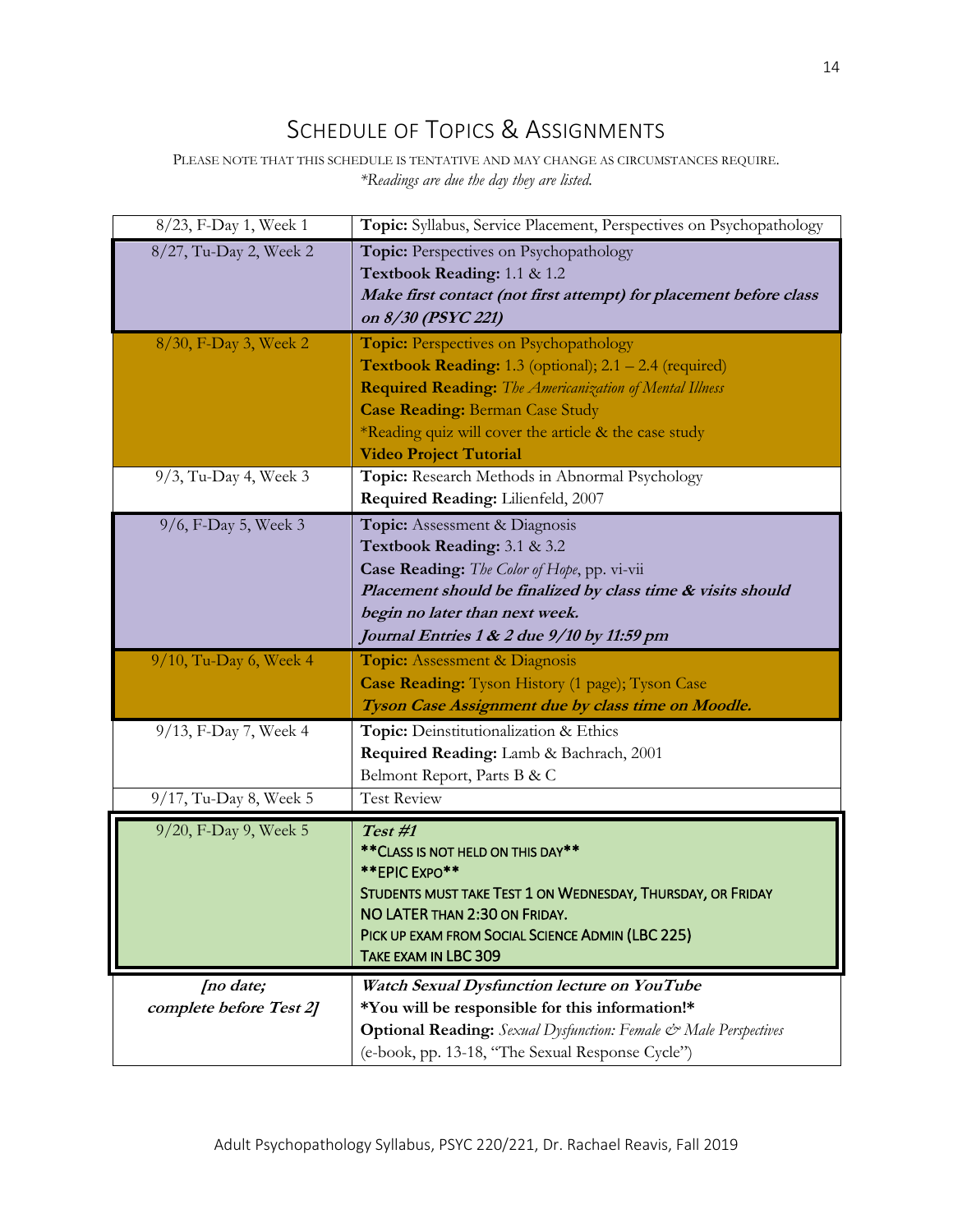| 9/24, Tu-Day 10, Week 6   | Topic: Gender Dysphoria<br>Required Case Reading: Trans/Portraits: Voices from Transgender<br>Communities (e-book) - "A Brief Time Line of Transgender History in<br>the United States" (pp. xiii-xvii) & read at least seven of the case |
|---------------------------|-------------------------------------------------------------------------------------------------------------------------------------------------------------------------------------------------------------------------------------------|
|                           | descriptions from any chapter or combination of chapters. The reading<br>quiz will ask you to describe the cases you read about & provide a                                                                                               |
|                           | reaction. You will not be quizzed on the timeline.                                                                                                                                                                                        |
|                           | <b>Placement Discussion</b>                                                                                                                                                                                                               |
| 9/27, F-Day 11, Week 6    | Topic: Substance Use Disorder                                                                                                                                                                                                             |
|                           | Required Reading: Substance Use Disorders (e-book), Chapter 13                                                                                                                                                                            |
|                           | ("Prevention & Harm Reduction Interventions")                                                                                                                                                                                             |
|                           | Case Reading: Case 10, Kirk, Alcohol Use Disorder (on Moodle)<br>Journal Entries #3, 4, & 5 due 9/29 by 11:59pm                                                                                                                           |
|                           | Career Scavenger Hunt (extra credit) due 9/29 by 11:59pm                                                                                                                                                                                  |
| 10/1, Tu-Day 12 Week 7    | Topic: Substance Use Disorder                                                                                                                                                                                                             |
| 10/4                      | No Class, Mid-Semester Break                                                                                                                                                                                                              |
| 10/8, Tu-Day 13 Week 8    | Topic: Substance Use Disorder                                                                                                                                                                                                             |
| 10/11, F-Day 14, Week 8   | Test #2                                                                                                                                                                                                                                   |
| 10/15, Tu-Day 15, Week 9  | Topic: Aging & Cognitive Disorders                                                                                                                                                                                                        |
|                           | Required Reading: Great Myths of Aging (e-book), "Introduction" plus                                                                                                                                                                      |
|                           | any three myths from any chapter or combination of chapters. Your                                                                                                                                                                         |
|                           | reading quiz will ask you to describe some of the myths you read                                                                                                                                                                          |
|                           | about, in addition to questions about the case reading.                                                                                                                                                                                   |
|                           | Case Reading: Case 2, Cognitive Decline, Jim (on Moodle)                                                                                                                                                                                  |
|                           | Journal Entries 6 & 7 due 10/13 by 11:59pm                                                                                                                                                                                                |
| 10/18, F-Day 16, Week 9   |                                                                                                                                                                                                                                           |
|                           | <b>Topic:</b> Anxiety Disorders                                                                                                                                                                                                           |
|                           | Textbook Reading: $4.1 - 4.3$ ; $4.6$                                                                                                                                                                                                     |
|                           | Rachael gone to conference, No class - watch recorded video                                                                                                                                                                               |
| 10/22, Tu-Day 17, Week 10 | <b>Topic:</b> Anxiety Disorders                                                                                                                                                                                                           |
|                           | Case Reading: Color of Hope, pp. 32-34, PTSD, Vanessa (includes                                                                                                                                                                           |
|                           | vivid description of self-harm/cutting)                                                                                                                                                                                                   |
| 10/25, F-Day 18, Week 10  | Alternative Case Reading: Case 4, PTSD, Elaine<br><b>Topic:</b> Obsessive Compulsive Disorders                                                                                                                                            |
|                           | Textbook Reading: 5.1 (but not 5.1.4.3, behavioral, because it is                                                                                                                                                                         |
|                           | wrong) $& 5.2$                                                                                                                                                                                                                            |
|                           | Student Video Presentations (Monkey Mind; The Man Who Couldn't Stop)                                                                                                                                                                      |
|                           | & Discussion                                                                                                                                                                                                                              |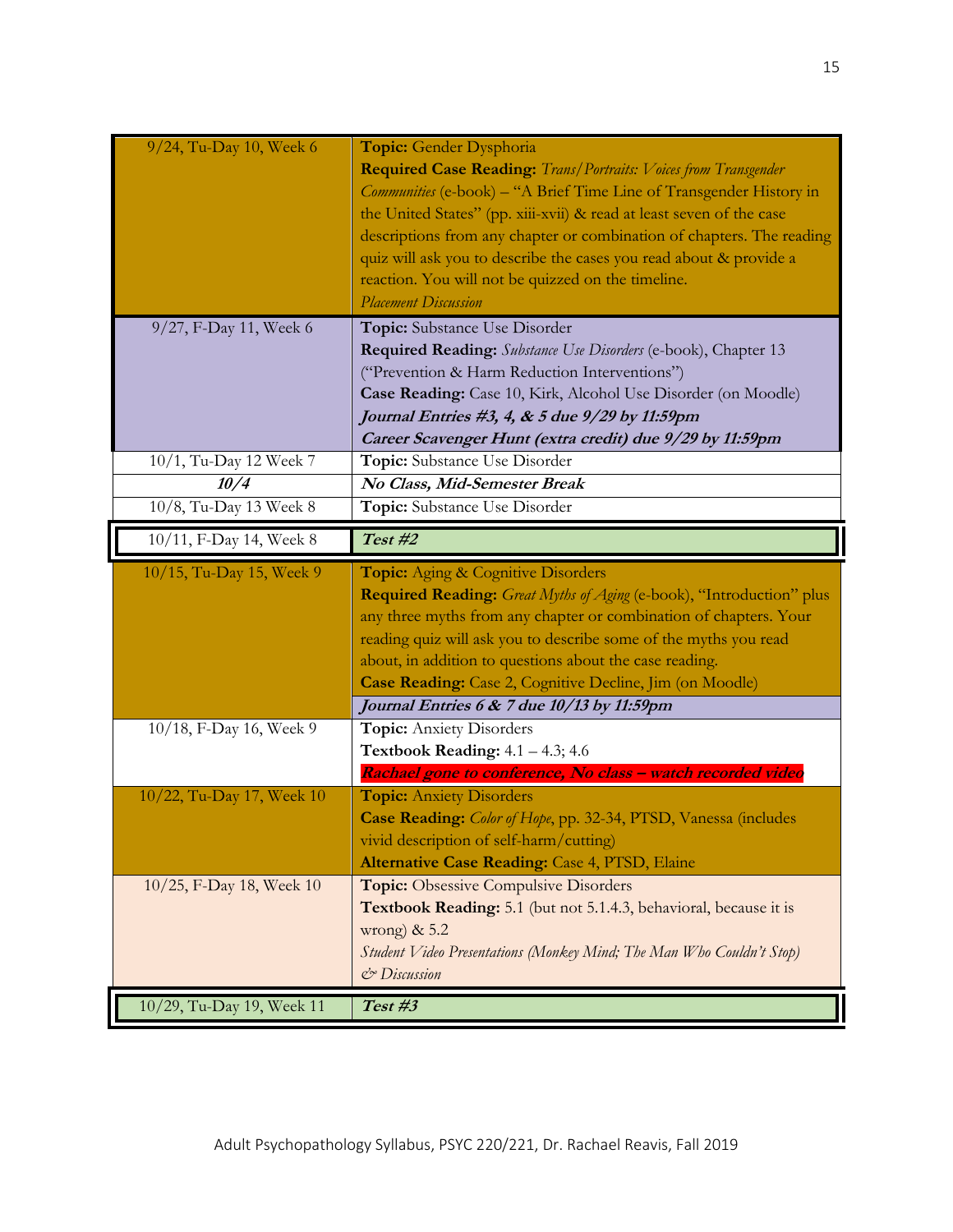| 11/1, F-Day 20, Week 11   | Topic: Mood Disorders (Bipolar Disorders)                                                        |
|---------------------------|--------------------------------------------------------------------------------------------------|
|                           | <b>Textbook Reading: 6.2</b>                                                                     |
|                           | <b>Case Reading:</b>                                                                             |
|                           | Color of Hope, pp. 13-14, Bipolar, Nichole (references cutting)                                  |
|                           | Color of Hope, pp. 35-38, Bipolar, Rosa (discusses suicide)                                      |
|                           | Alternative Case Reading: Case 7, Bipolar, George                                                |
|                           | Journal Entries 8, 9, & 10 due 11/3 by 11:59pm                                                   |
| 11/5, Tu-Day 21, Week 12  | <b>Topic:</b> Mood Disorders (Depressive Disorders)                                              |
|                           | Textbook Reading: 6.1, Common Cognitive Errors (on Moodle)                                       |
|                           | Case Reading: Color of Hope, pp. 19-22, Depression, Iresha                                       |
|                           | Student Video Presentation (Willow Weep for Me) & Discussion                                     |
|                           | Final Paper Topic (PSYC 221) due on 11/6 by 11:59pm                                              |
| 11/8, F-Day 22, Week 12   | <b>Topic:</b> Mood Disorders                                                                     |
|                           | Textbook Reading: Read any one chapter from Chapters 2-21 in                                     |
|                           | Suicide: A Global View (on Moodle)                                                               |
|                           | Student Video Presentations (Haldol & Hyacinths; This Fragile Life)                              |
|                           | $\dot{\mathcal{C}}$ Discussion                                                                   |
|                           | Topic: Factitious & Dissociative Disorders                                                       |
|                           | Textbook Reading: 7.1, 7.2, "DID" pp. 183-186 (on Moodle)                                        |
|                           | Case Reading: Case 31, Disability or Malingering, Allison                                        |
|                           |                                                                                                  |
| 11/12, Tu-Day 23, Week 13 | <b>Optional Readings:</b> Cleveland Clinic Factitious Disorder                                   |
|                           | Student Video Presentation (The Flock) & Discussion                                              |
|                           | <b>Placement Discussion</b>                                                                      |
| 11/15, F-Day 24, Week 13  | Test#4                                                                                           |
| 11/19, Tu-Day 25, Week 14 | Topic: Schizophrenia                                                                             |
|                           | <b>Textbook Reading:</b> $8.1 - 8.4$                                                             |
|                           | Case Readings: Myers & Ziv, 2016, pp. 6-16;                                                      |
|                           | Color of Hope, pp. 6-7, Schizophrenia, Tajsha                                                    |
| 11/22, F-Day 26, Week 14  | Topic: Schizophrenia                                                                             |
|                           | Student Video Presentation (Ben Behind His Voices; The Collected                                 |
|                           | Schizophrenias) & Discussion                                                                     |
|                           | <b>Placement Discussion</b>                                                                      |
| 11/26, 11/29              | No Class, Fall Break                                                                             |
| 12/3, Tu-Day 27, Week 15  | <b>Topic: Personality Disorders</b>                                                              |
|                           | <b>Textbook Reading:</b> $9.1 - 9.5$                                                             |
|                           | <b>Empirical Reading: Polaschek, 2014</b>                                                        |
|                           | <b>Case Reading:</b>                                                                             |
|                           | Case 20, Antisocial Personality Disorder, Bill (on Moodle)                                       |
|                           | <b>Optional Case Reading:</b><br>Color of Hope, pp. 10-12, Borderline PD, Ev (discusses suicide) |